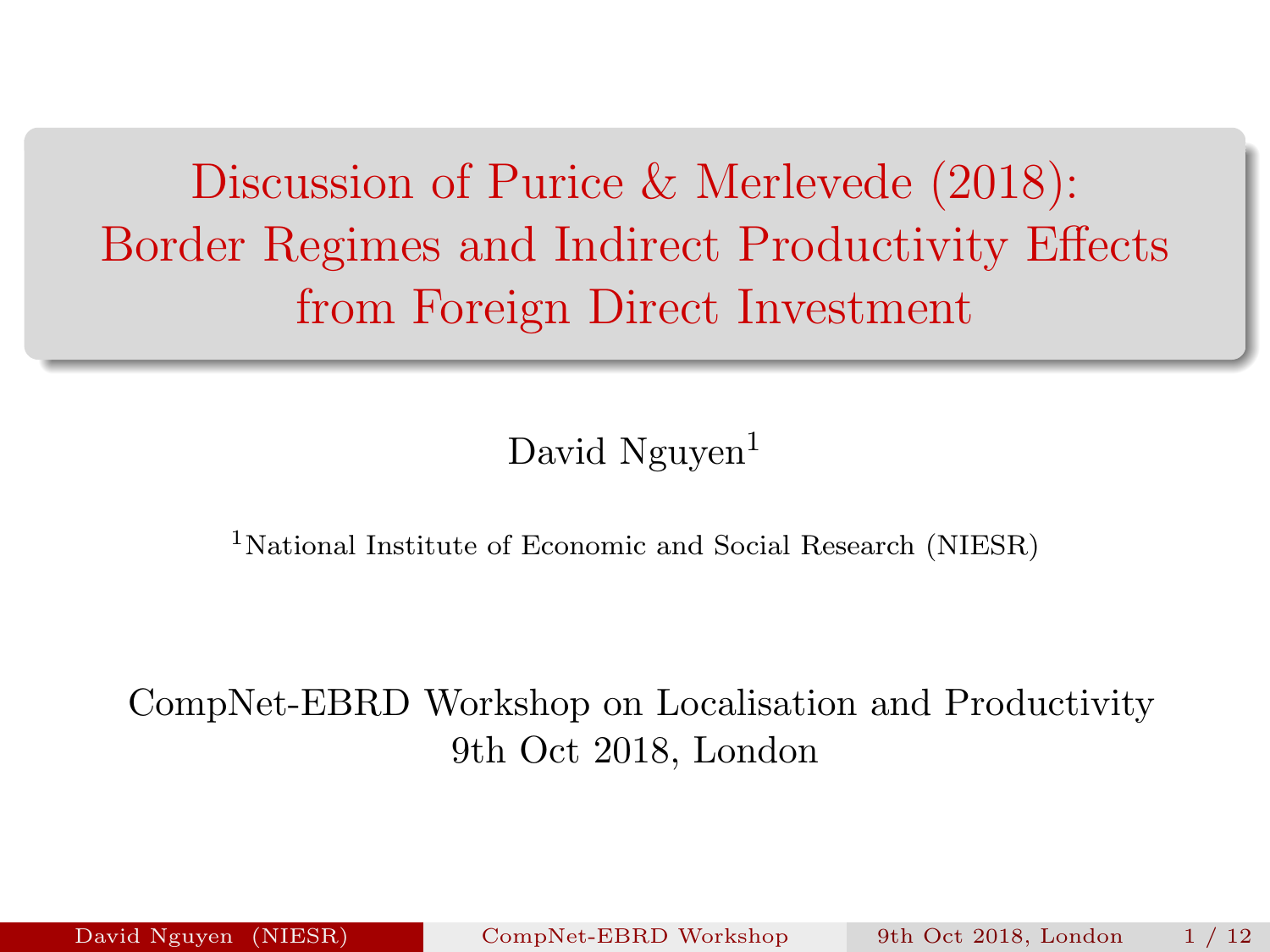This study matters a great deal. National borders are being challenged.

Some argue we need more, others, that we need less of them.

Here the authors focus on an important economic aspect - spillovers from foreign direct investment on productivity of domestic firms.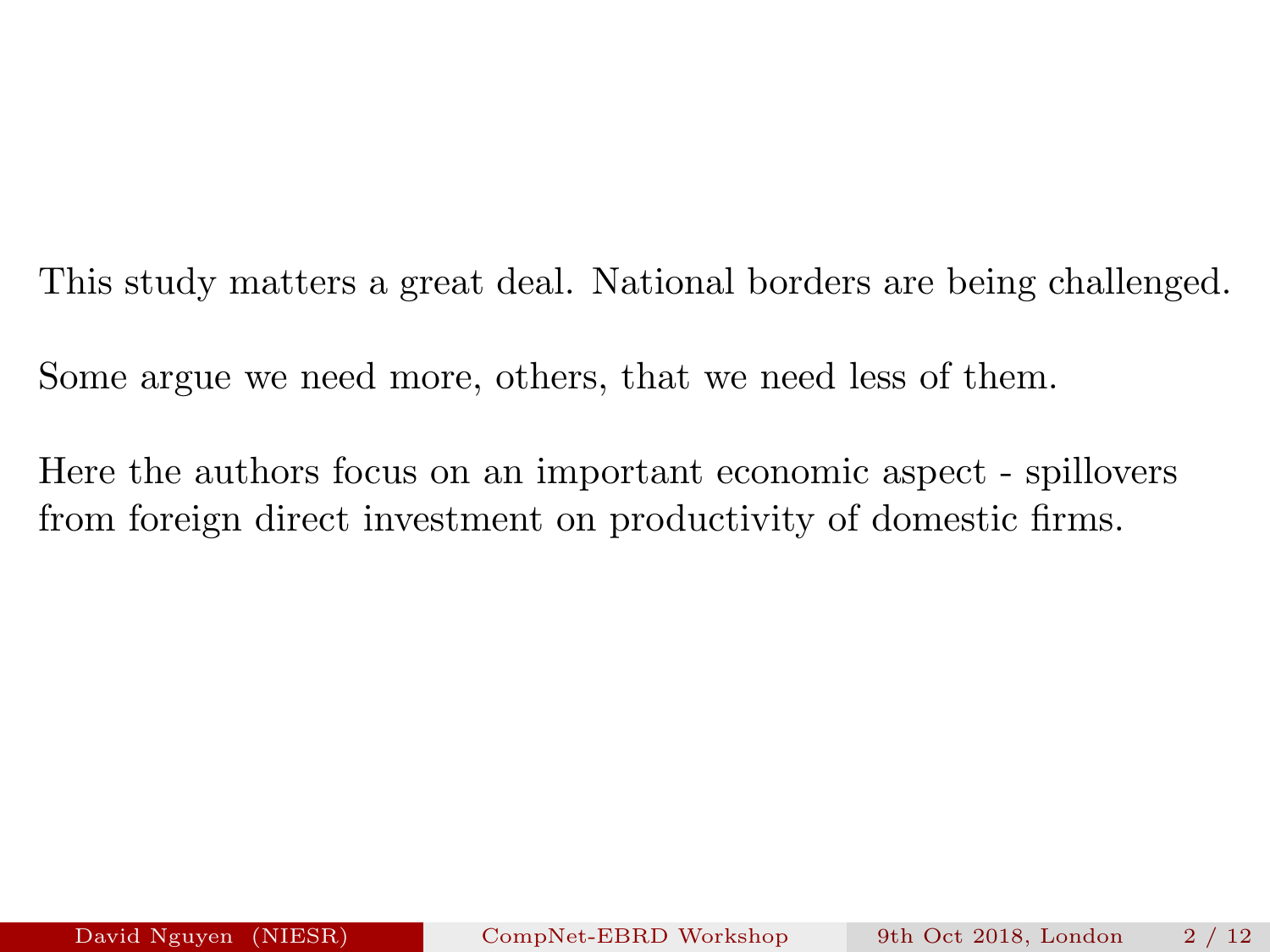## Discussion of main finding

Initially described as spillovers within 75km (area of interest).



Somehow, rest of paper discusses "country-wide" spillovers - but it's not the same. Novelty of paper is cross-border comparison of 'areas of interest'.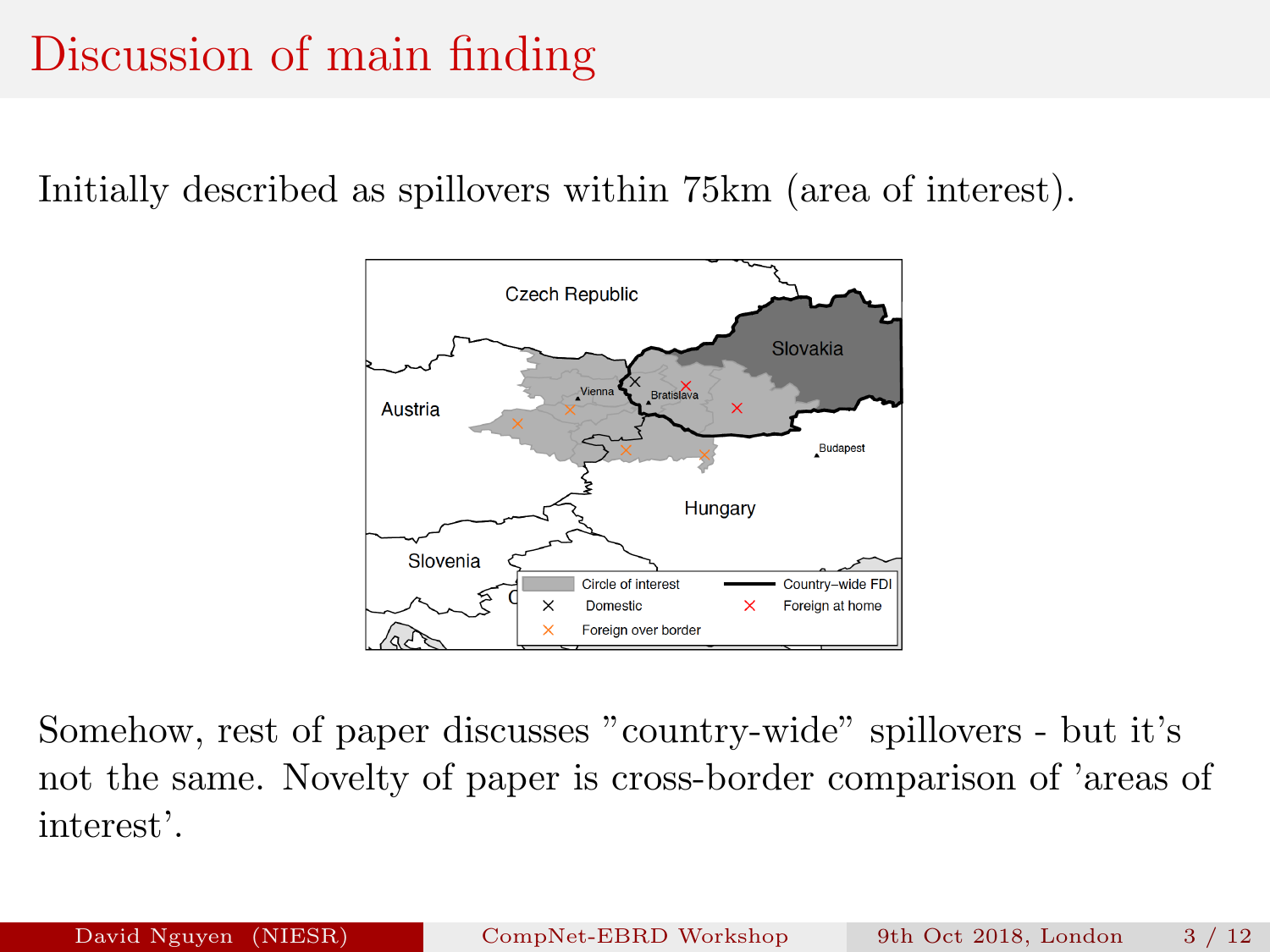# Discussion of main findings

### Finding 1

"National borders constitute insurmountable barriers for horizontal productivity spillover effects"

- Somewhat confusing, as study shows no horizontal spillovers in 75 km area of interest (within a country). (Table 4 in paper)
- Question: What are we comparing? Area of interest appears mixed up with country-wide effects.

#### Finding 2

"national borders (significantly) dampen cross-border backward spillover effects"

Backward linkages appear to be stronger in cross-border setting (next slide)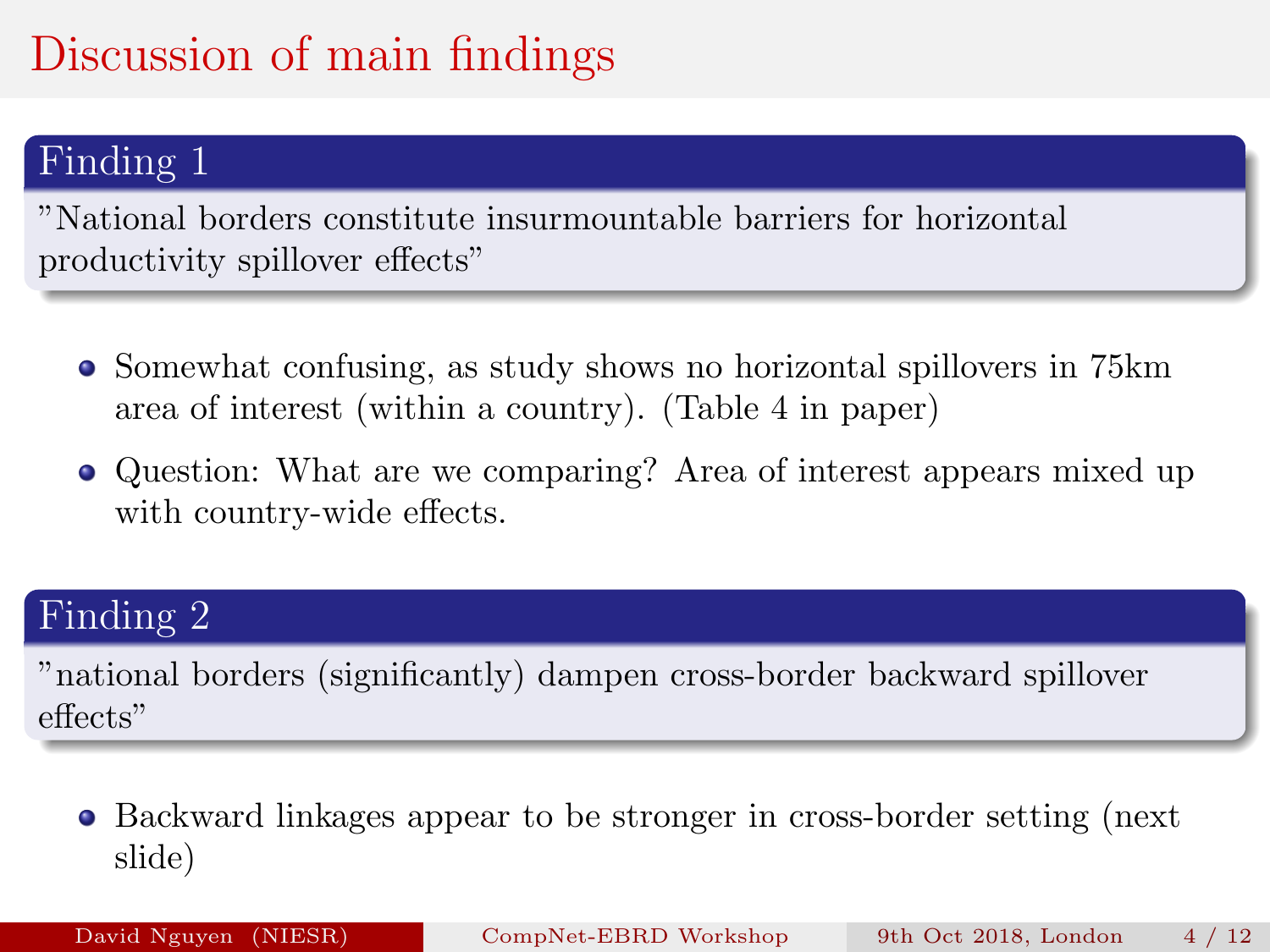### Discussion of main finding

|                                        | (1)        | (2)        | (3)        | (4)        | (5)        |  |  |
|----------------------------------------|------------|------------|------------|------------|------------|--|--|
| within country                         |            |            |            |            |            |  |  |
| horizontal                             | 0.017      | 0.017      | 0.016      | 0.005      | 0.005      |  |  |
|                                        | [0.017]    | [0.017]    | [0.017]    | [0.017]    | [0.017]    |  |  |
| backward                               | $0.387***$ | $0.387***$ | $0.389***$ | $0.326***$ | $0.326***$ |  |  |
|                                        | [0.111]    | [0.111]    | [0.111]    | [0.112]    | [0.113]    |  |  |
| cross-border                           |            |            |            |            |            |  |  |
| horizontal                             |            | 0.069      | 0.067      | 0.039      | 0.044      |  |  |
|                                        |            | [0.050]    | [0.049]    | [0.049]    | [0.050]    |  |  |
| backward                               |            | $0.637***$ | $0.640***$ | $0.519**$  | $0.549**$  |  |  |
|                                        |            | [0.219]    | [0.216]    | [0.210]    | [0.220]    |  |  |
|                                        |            |            |            |            |            |  |  |
| Ν                                      | 105,968    | 105,968    | 105,968    | 105,968    | 105,968    |  |  |
| R-squared                              | 0.085      | 0.086      | 0.089      | 0.104      | 0.105      |  |  |
| Year FE                                | Y          | Y          | Y          | Υ          | Y          |  |  |
| <b>Industry FE</b>                     |            |            | Ÿ          | Y          | Y          |  |  |
| Country FE                             |            |            |            | Y          |            |  |  |
| <b>Region FE</b>                       |            |            |            |            | Ÿ          |  |  |
| $F$ -tests $BK^{AoI-WC} = BK^{AoI-CB}$ |            |            |            |            |            |  |  |
|                                        |            |            |            |            |            |  |  |
|                                        |            | 1.02       | 1.05       | 0.65       | 0.80       |  |  |
|                                        |            | [0.314]    | [0.306]    | [0.420]    | [0.371]    |  |  |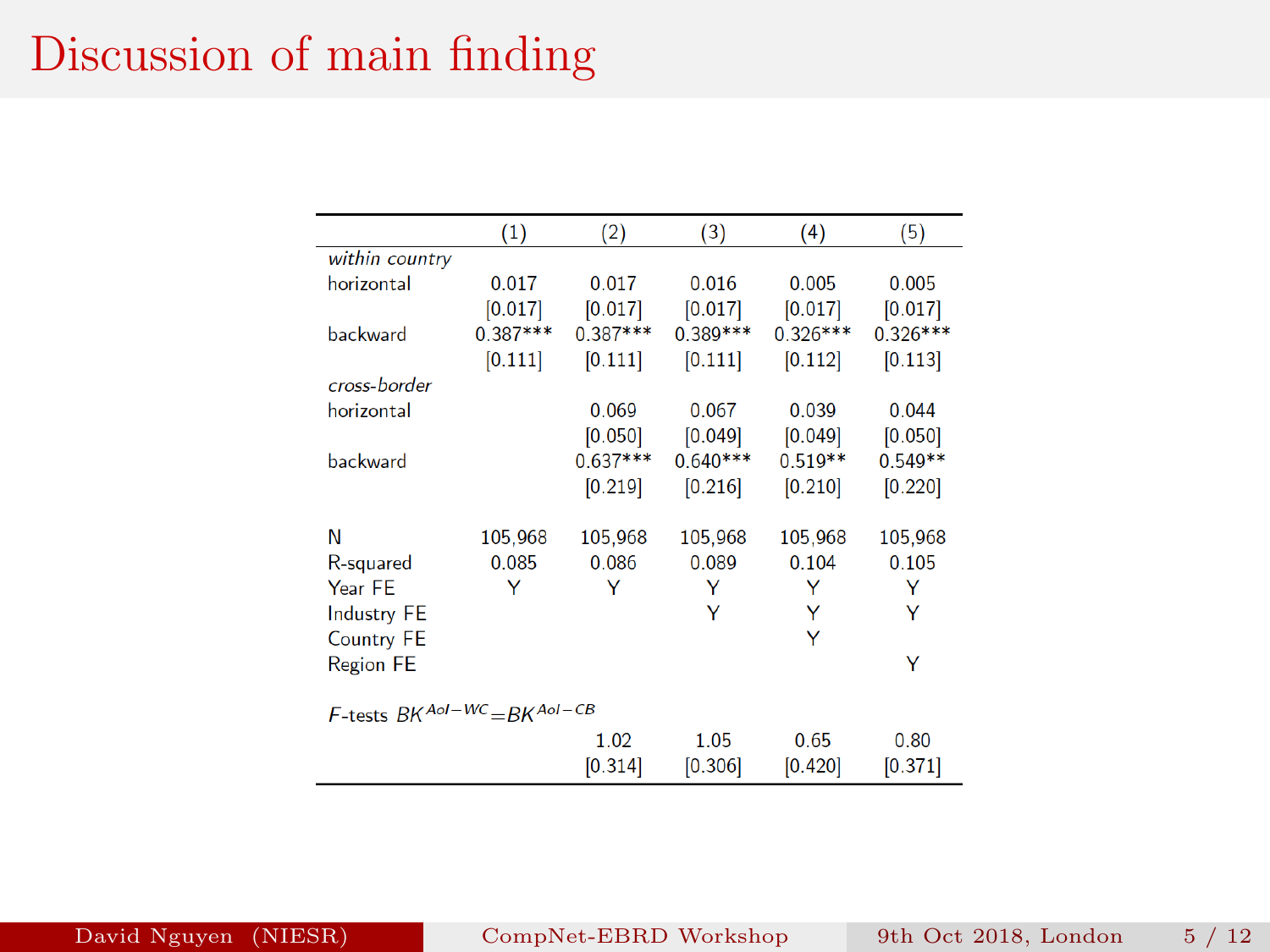## Technical question on calculation of spillover variables

Decompose foreign activity at "home" and across the "border", by area of interest (AI):

$$
HR_{jt}^{AI} = HR_{jt}^{AI-H} + HR_{jt}^{AI-B}
$$
 (1)

- Rightly, "exclude home country firms with foreign activity across the border".
- Concentration of foreign firms consistently higher within a country's borders - compared to across. Why?
- Potentially, a larger effect comes from firms across the border that are counted in  $HR_{jt}^{AI-H}$  but excluded from  $HR_{jt}^{AI-B}$ .
- For example, a highly productive firm from Vienna invests across the border in Bratislava and would be counted in "home", but not "across the border".
- Are we under-counting the 'true' spillover potential "across the border"? Are 'defining away' the source of (horizontal) spillovers? Drop FDI from firms that come from neighbouring foreign regions?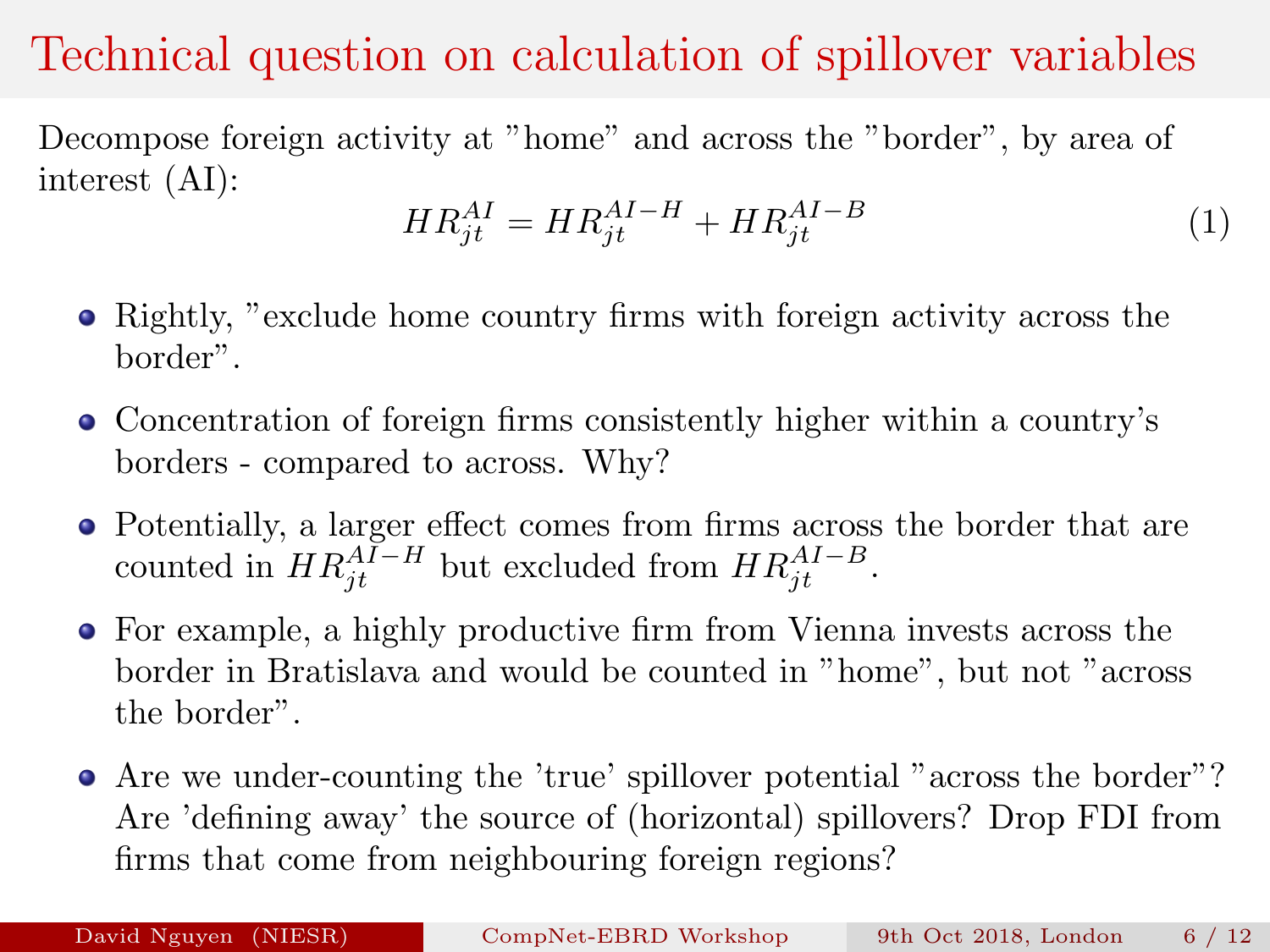- Study framed as assessing 'European integration'. Czech Republic, Hungary, Poland, Slovakia, Slovenia joined in 2004; Bulgaria and Romania in 2007. Story of Eastern enlargement?
- Strongest points discussion of types of borders (Schengen). What about natural borders as experiment? (Prisoners of Geography?)
- Why not exploit more the variation in when countries join EU.
- If there are no horizontal, but only backward spillovers what's the story?
- Is it more productive firms that benefit in the first place?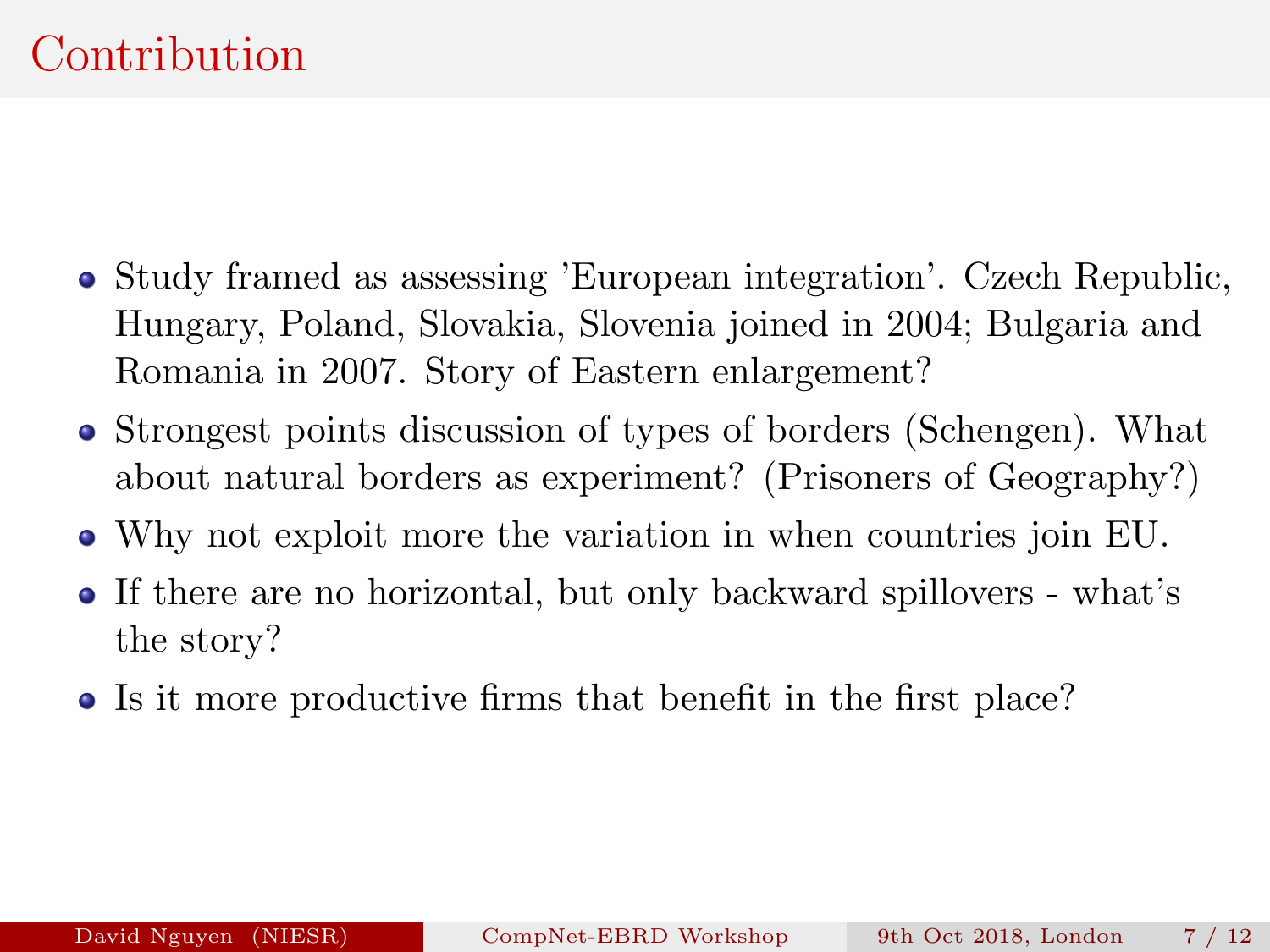- Role of outward FDI as source of spillover? Is it captured by 'domestic' firms at the moment? Could be worth splitting out.
- Role of firm-level intensity of innovation, e.g. patents, trademarks? Applies to FDI and domestic firms.
- Can we say something about border effects in different types of sectors? E.g. high- vs low- tech ? (see next slides, spillovers from my PhD thesis)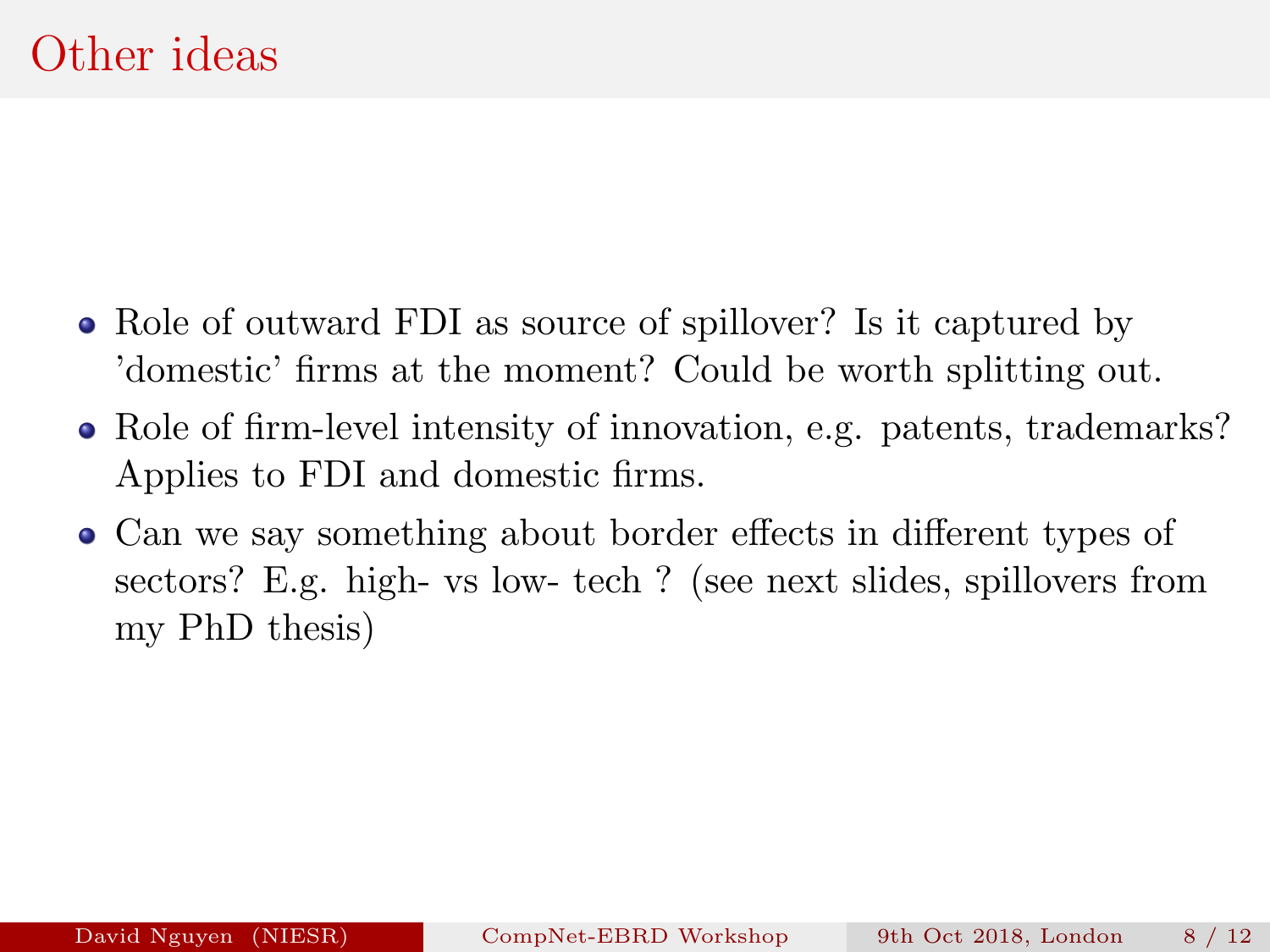### German FDI in "Manufacture of motor vehicles" Global, 287 plants, 4-digit



David Nguyen (NIESR) [CompNet-EBRD Workshop](#page-0-0) 9th Oct 2018, London 9 / 12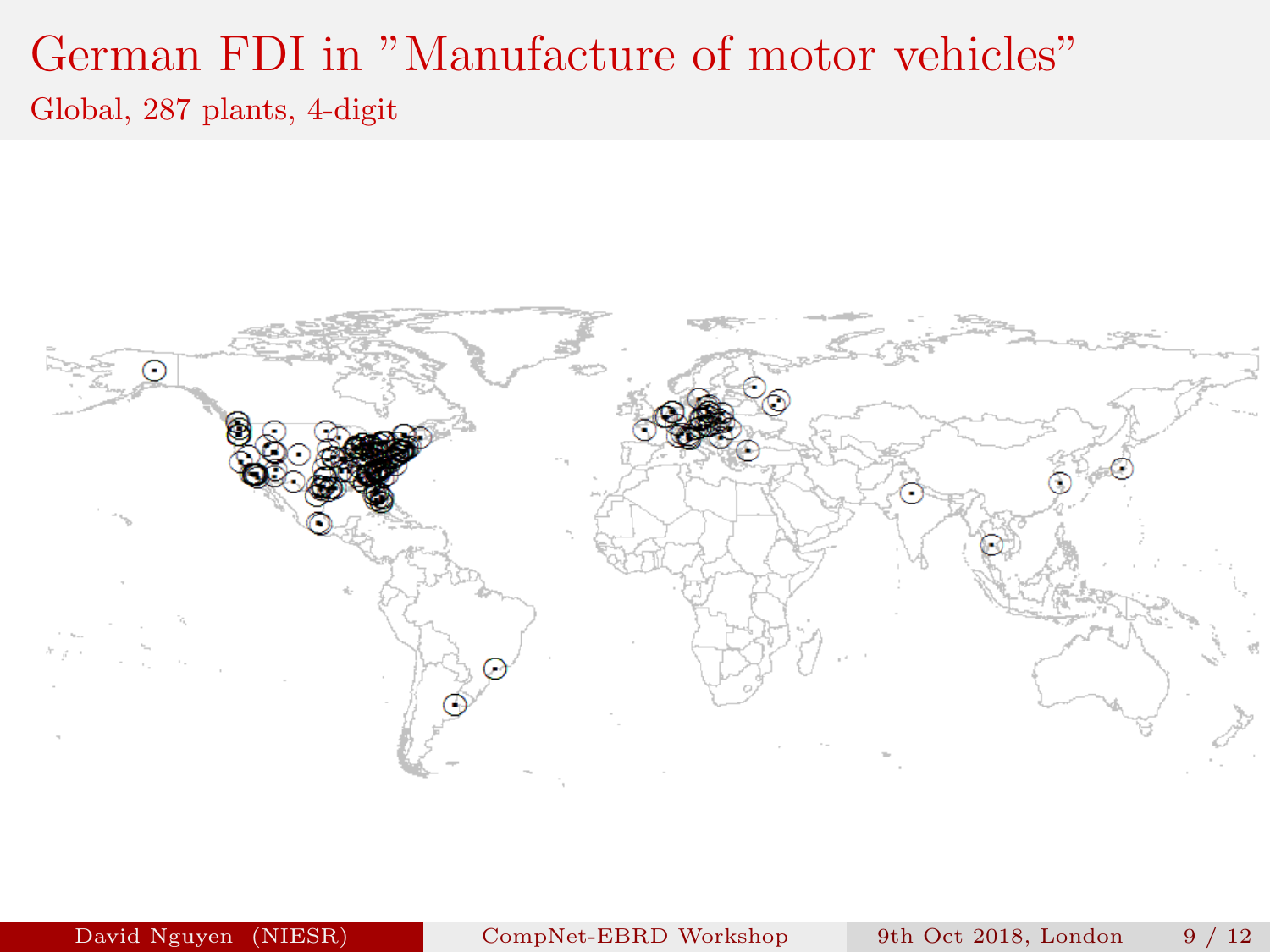### German FDI in "Manufacture of motor vehicles" CEE, 38 plants, 4-digit

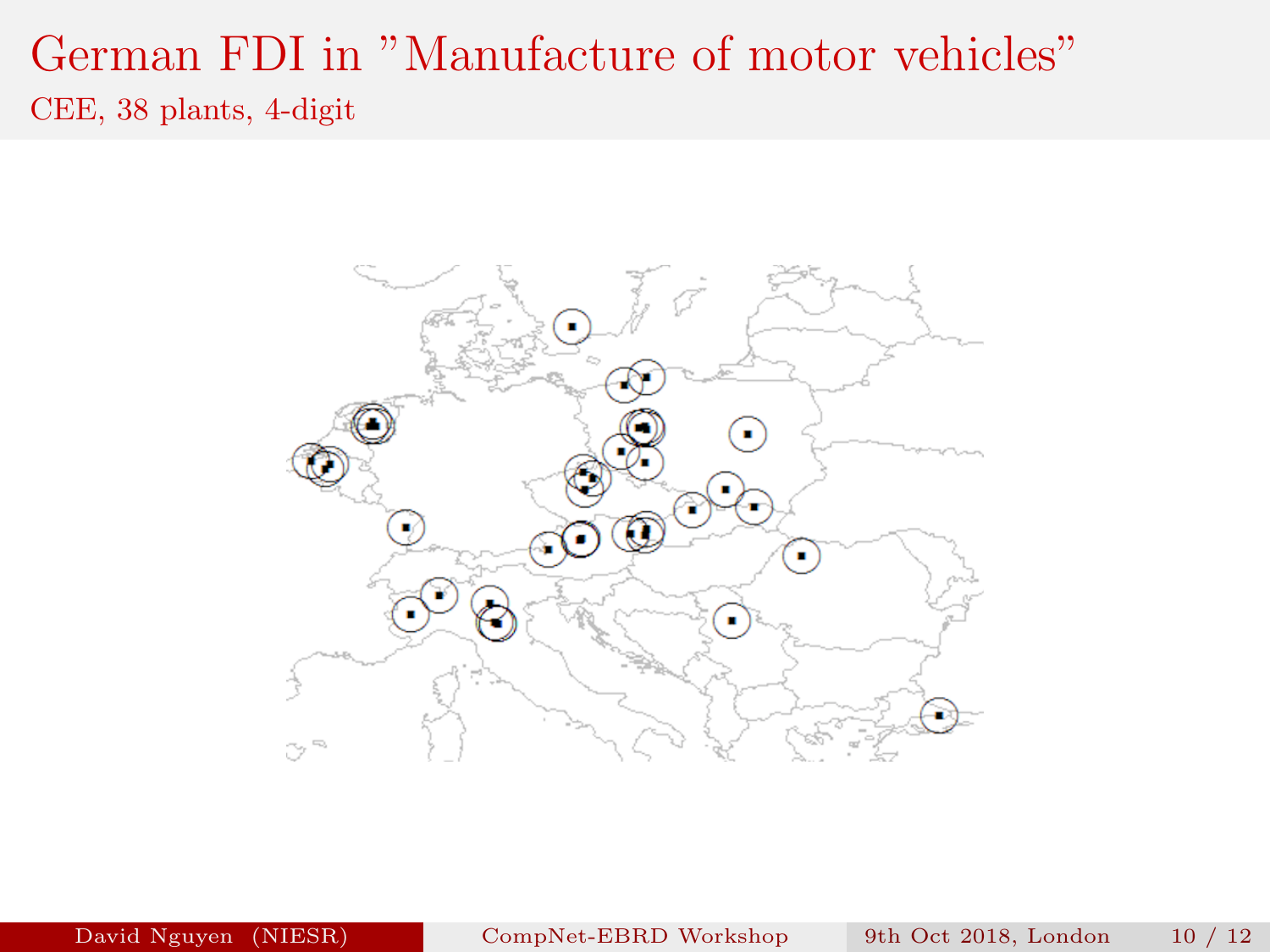### Extension: The role of technology?

- Selection of CEE countries. German FDI by technology intensity.
- Clustering of low- and medium-low tech sectors in CEE countries (more than at home).
- Do high-tech firms behave differently? Internal vs. external agglomeration (Alcacer-Delgado, 2016)

| Country | High-tech      | Med.-high tech   | Med.-low tech    | Low-tech         | All              |
|---------|----------------|------------------|------------------|------------------|------------------|
| CZ      | $39(3.1\%)$    | $298(7.2\%)$     | 346 (13.0%)      | 169 (9.7%)       | 852 (8.7%)       |
| РL      | $32(2.6\%)$    | $210(5.1\%)$     | 313 (11.7%)      | $228(13.1\%)$    | 783 (8.0%)       |
| RO.     | 33 $(2.6\%)$   | 182 (4.4%)       | 176 (6.6%)       | 274 (15.7%)      | 665 (6.8%)       |
| SK      | $8(0.6\%)$     | $87(2.1\%)$      | $108(4.0\%)$     | 59 (3.4%)        | 262 (2.7%)       |
| HU      | $6(0.5\%)$     | $21(0.5\%)$      | $22(0.8\%)$      | $6(0.3\%)$       | 55 (0.6%)        |
| SL      | $3(0.3\%)$     | $17(0.4\%)$      | $20(0.8\%)$      | $4(0.2\%)$       | 44 (0.5%)        |
| )       | $\cdots$       | $\cdots$         | $\cdots$         | $\cdots$         | $\cdots$         |
| Total   | 1,254 (100.0%) | $4,136(100.0\%)$ | $2,670(100.0\%)$ | $1,746$ (100.0%) | $9,806(100.0\%)$ |